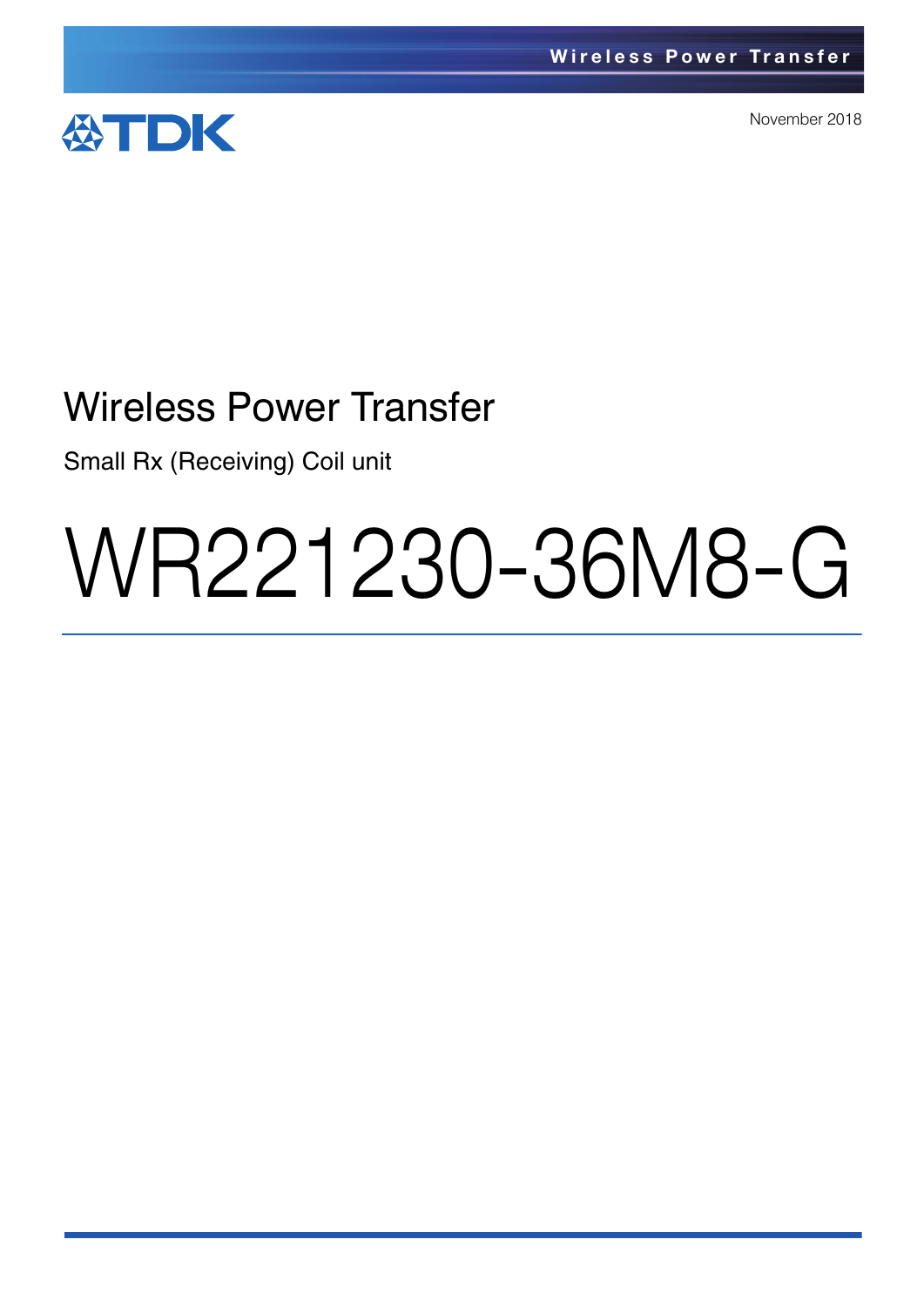## **Wireless Power Transfer**

**Product compatible with RoHS directive Halogen-free**

Small Rx (Receiving) Coil unit

# **Overview of WR221230-36M8-G**

#### **FEATURES**

- ◯ Receiving coils for Wireless Power Transfer.
- ◯ Flexible sheet type is used.
- O These coils are designed for Max 2w output.
- O Custom design is available based on each design requirements.
- O Halogen-free.

#### **SHAPE & DIMENSIONS**



#### **ELECTRICAL CHARACTERISTICS**

#### **CHARACTERISTICS SPECIFICATION TABLES**

| L x W dimensions | <b>Thickness</b> | Inductance      | <b>DC</b> resistance |                 |  |
|------------------|------------------|-----------------|----------------------|-----------------|--|
|                  |                  | [100kHz, 1Vrms] | [25°C]               | Part No.        |  |
| (mm)             | $(mm)$ max.      | $(\mu H)$       | $(\Omega)$ max.      |                 |  |
| 22×12            | 0.87             | 27.9            | 21.،                 | WR221230-36M8-G |  |

#### **IC REFERENCE INFORMATION**

| IC                 | <b>Manufacturer material name</b> | <b>Web</b> |
|--------------------|-----------------------------------|------------|
| Please contact us. |                                   |            |

RoHS Directive Compliant Product: See the following for more details.https://product.tdk.com/info/en/environment/rohs/index.html Halogen-free: Indicates that Cl content is less than 900ppm, Br content is less than 900ppm, and that the total Cl and Br content is less than 1500ppm.

公TDK